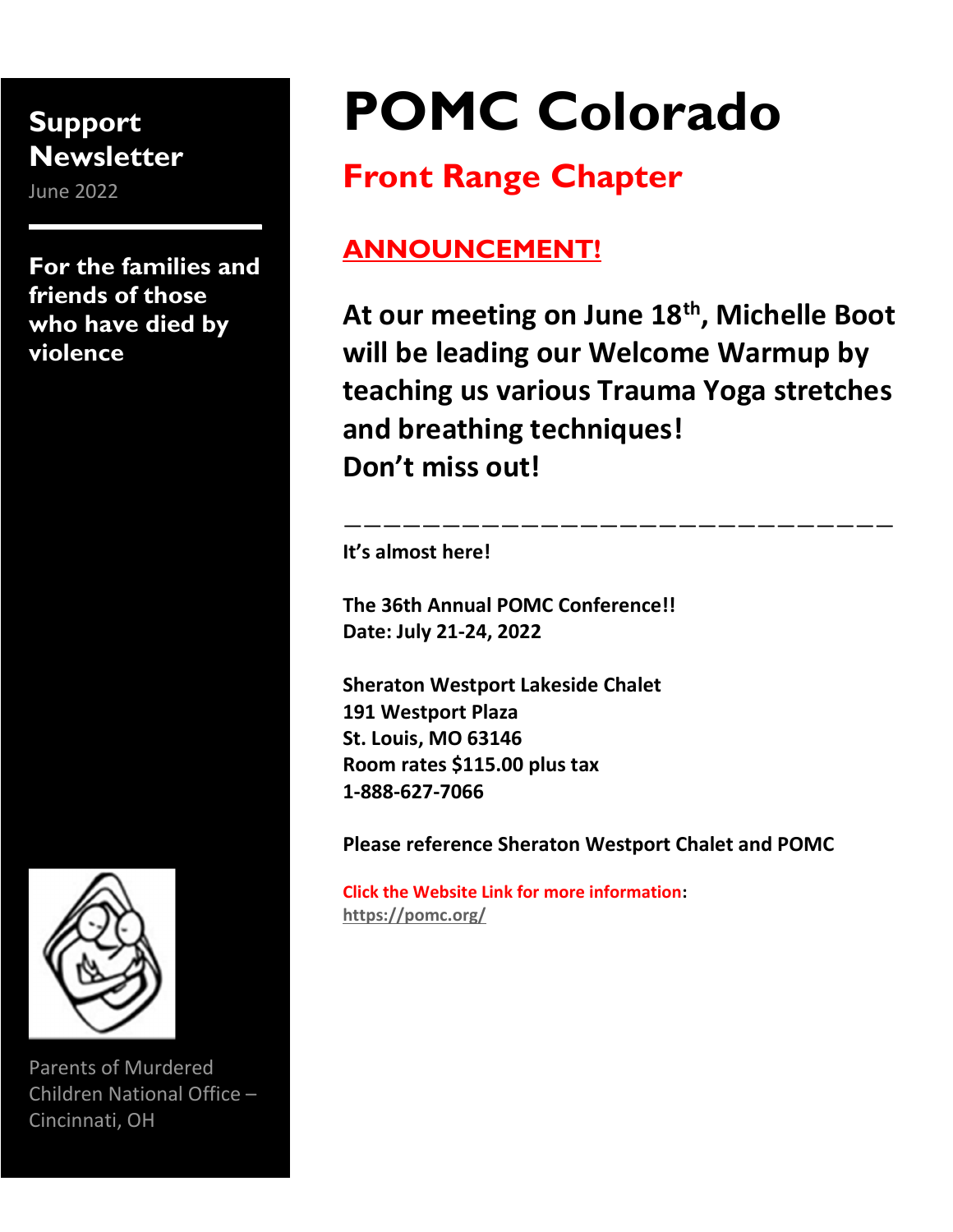# Contact Us

Phil Clark - Leader 303-748-6395 POMCColorado@gmail.com

Tiffany Starrett - Treasurer 303-601-2416 trstarrett@comcast.net

Juli Jenicek - Secretary 720-666-2993

Andy Starrett – Board Member 303-601-4165

Joe Cannata – Resource 303-345-7301 kaknota@aol.com

Kaye Cannata – Resource 720-366-4165 kaknota@aol.com

#### "You Are Not Alone"

#### www.colorado-pomc.org

#### The Mission of POMC:

POMC makes the difference through on-going emotional support, education, prevention, advocacy, and awareness.

#### "We Are Here to Help"

- To support persons who survive the violent death of someone close as they seek to recover.
- To provide contact with similarly bereaved persons and establish self-help groups that meet regularly.
- To provide information about the grieving process and the criminal justice system as they pertain to survivors of a homicide victim.
- To communicate with professionals in the helping fields about the problems faced by those surviving a homicide victim.

POMC National Office 635 W 7th Street, Suite 104 Cincinnati, OH 45203 Email: natlpomc@pomc.org Website: www.pomc.org Office: (513) 721-5683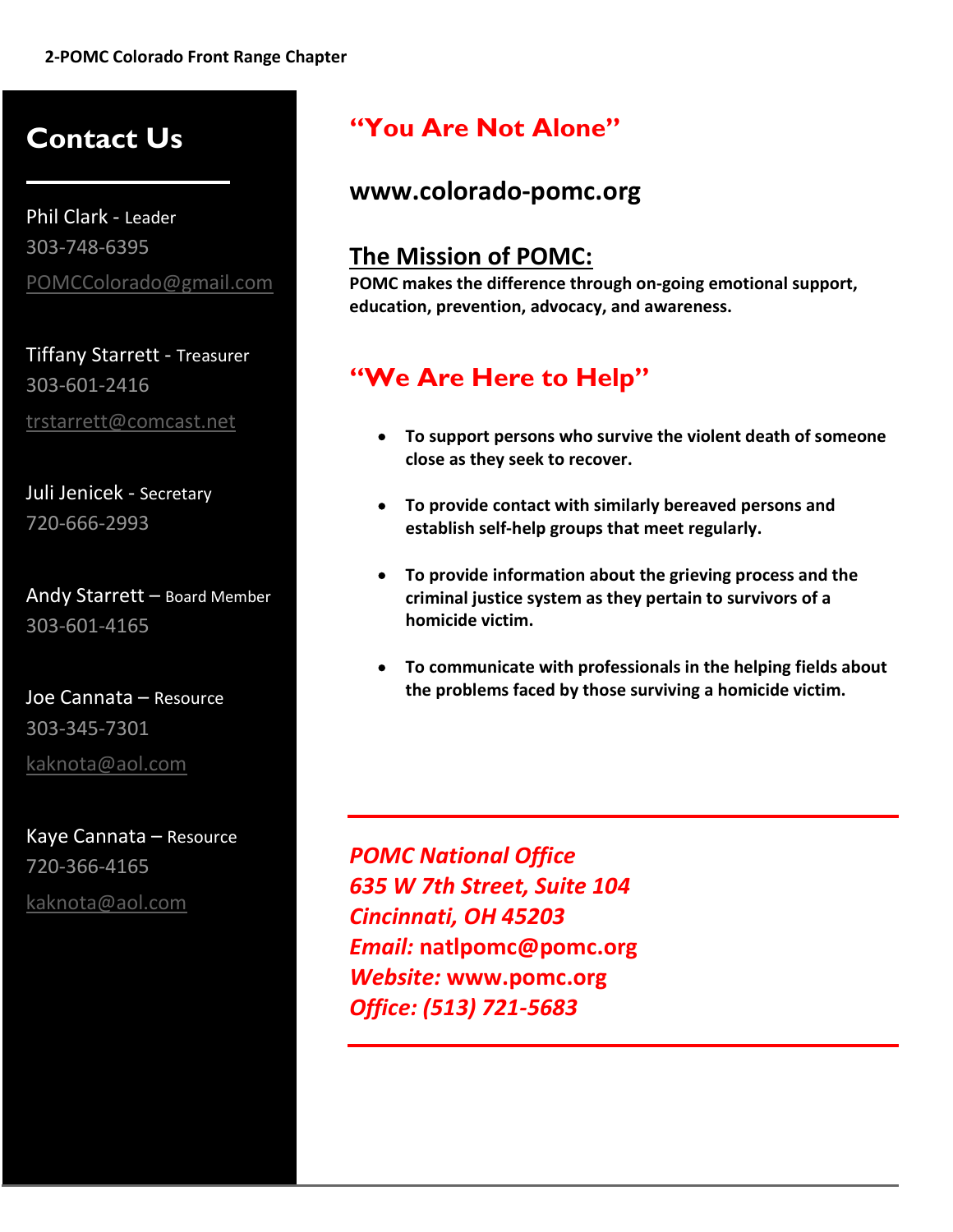# Love Gifts

Thank you from our Chapter for the following donation in honor of their loved one…

None currently

### Comfort Corner

#### Victim Impact Statements

Victim Impact Statements are a powerful tool used in the sentencing phase of a violent criminal case by the Prosecuting Team. Your statement will be a part of the court record. This is your statement to let the judge (the court) know how this crime has and continues to affect you and your family.

Your Victim Impact Statement may be difficult and emotional to prepare and write. This is your time to let the court know exactly how this crime affects your family, friends and yourself. This is your time to let the court know about the life of your loved one.

Introduce your loved one in words for the court to hear. What was your loved one like? What memory of your loved one makes you smile? What memory makes you laugh? Talk about the last time you saw/spoke to your loved one.

You should stay, 'feeling focused' in your written victim impact statement. Your personal feelings of the effects of the crime can and should be in your statement. You may write about what events your loved one has missed and will miss.

You statement may incorporate other survivors' feelings and thoughts. There is no length of a victim impact statement, however two to three typed pages is a good length.

Please be aware that your statement will be a part of 'aggravation' in a sentencing hearing. The Prosecuting Attorney and/or Victim Witness Personnel may review your statement prior to the sentencing hearing and they may have to delete or change parts of your statement that may not be appropriate for court. They should let you know about any changes that are necessary for your statement prior to court.

Avoid making statements to the murderer. Do not ask for a specific sentence for the murderer. This is the prosecuting attorney's job. He/she will include the sentence their office is asking for in their argument.

Remember, that you are in a court of law. Let any outbreaks happen OUTSIDE the courtroom. Sometimes the process is different than what you expect, and it may be confusing and irritating for you. But remember the Prosecuting Attorney and the Victim Witness personnel are there to answer questions concerns you might have. They should prepare you for what to expect during every phase of a criminal case, including the sentencing phase.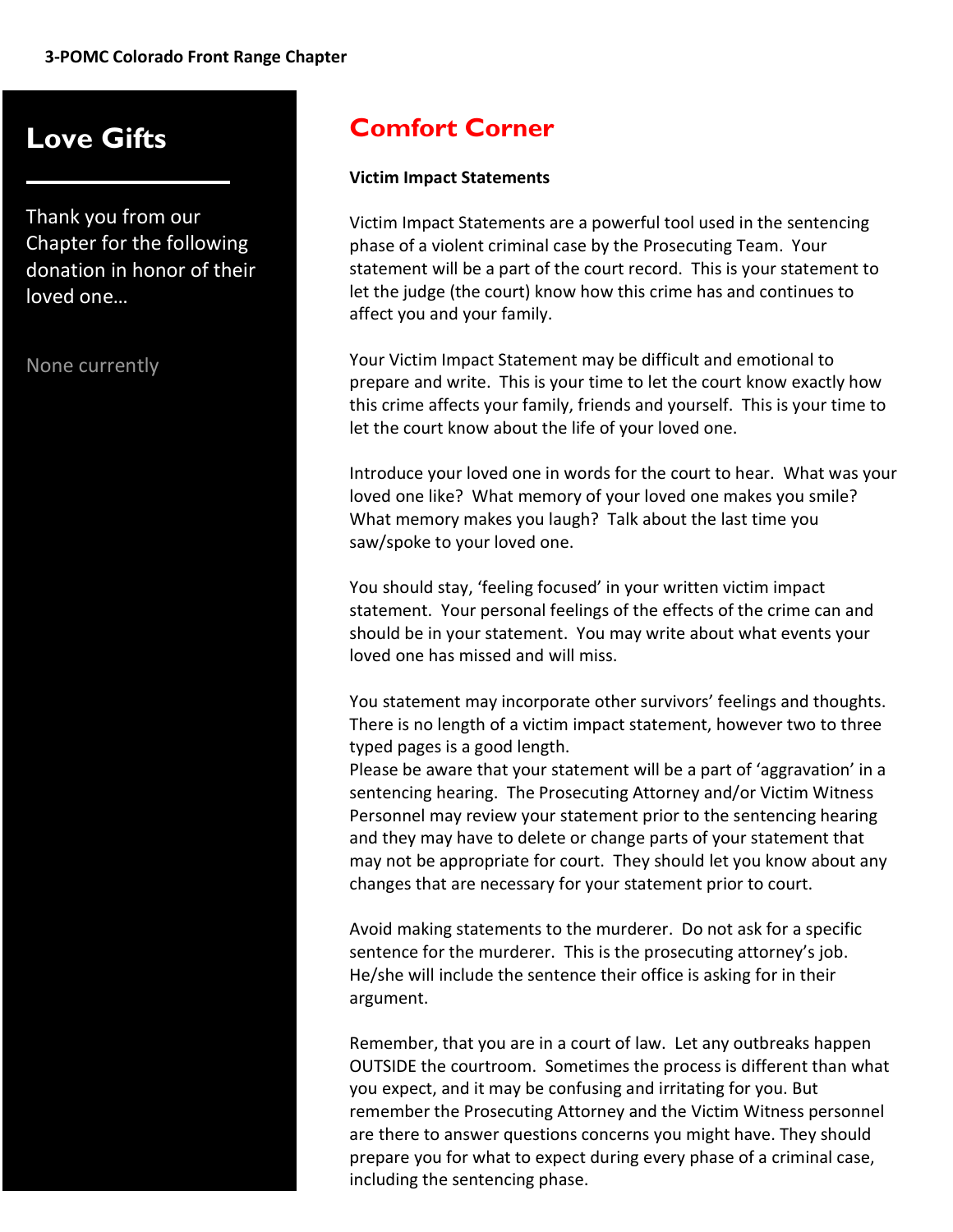Your Prosecuting Attorney and Victim Witness Personnel are there to help you. They should assist you in your quest for information regarding the prison system where the murderer is going. At a later date, you may receive information what prison the murderer is in and his tentative outdate, if applicable.

You may use your Victim Impact Statement for parole hearings at a later date.

If you have a question, please reach out to the National Office at 513- 721-5683.

Click the Website Link for more information: https://pomc.org/legal-professional/victim-impact-statements/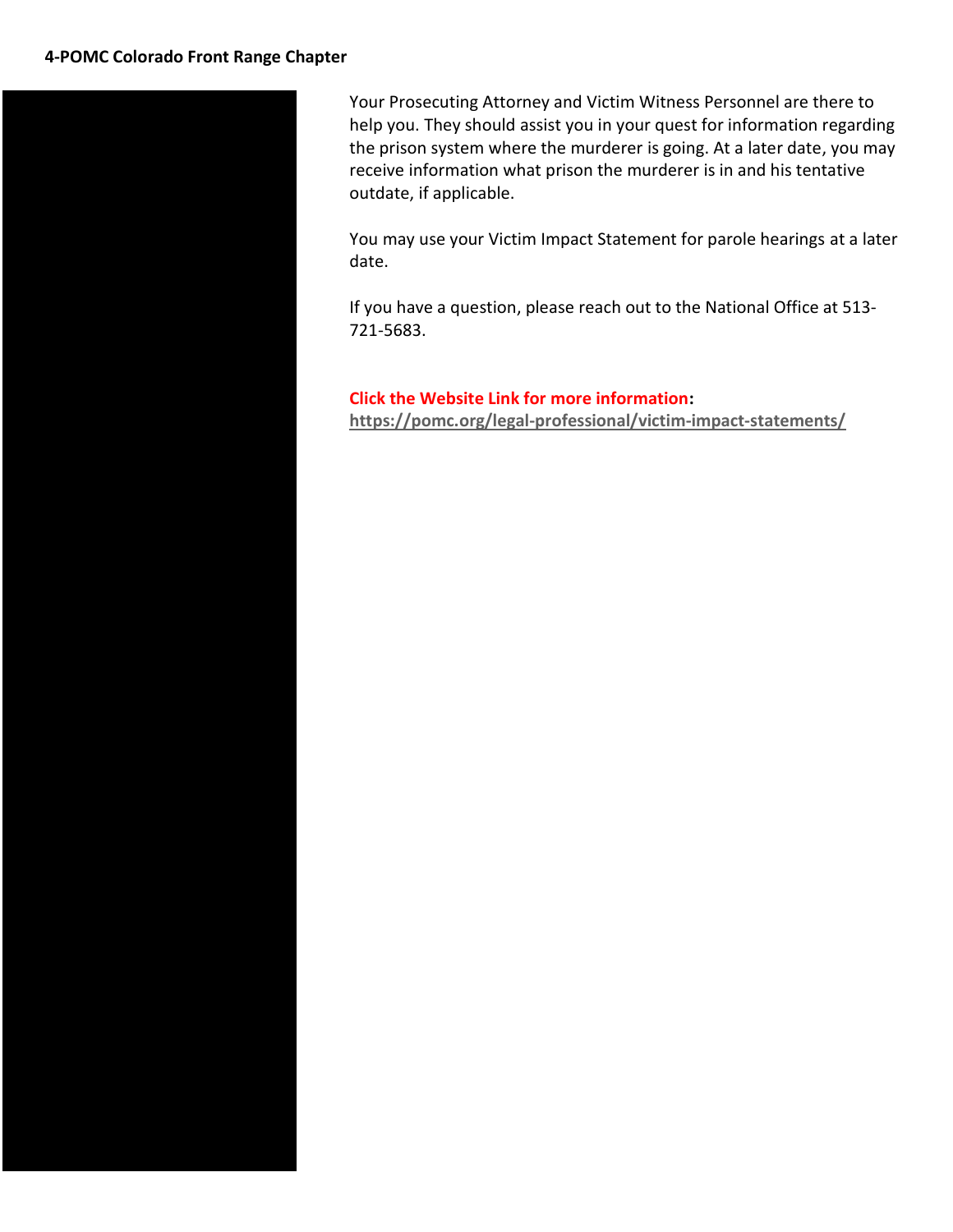#### **Donations**

Love Gifts provide restorative resources for the participants of the Colorado Front Range Chapter.

Make Checks Payable to: POMC 18121 E. Hampden Ave Unit C #145 AURORA, CO 80013

PAYPAL ACCOUNT: pomccolorado@gmail.com

Donations are tax-deductible. Federal ID: 31-1023437

\*If you wish to be acknowledged in the POMC newsletter, please ADD A DONOR NAME in the FOR section of your check or ADD A NOTE if donating by PAYPAL.

Acknowledgements are located on Page 3.

#### Mindful Meme



Trauma may have taught you that you are responsible for holding everything together for everyone. Keeping others happy meant keeping yourself safe. In healing, may you take a step back to discern what belongs to you and what doesn't. May you release yourself from issues that aren't yours to solve. May you create space for your own happiness.

Taylor Grismore

budd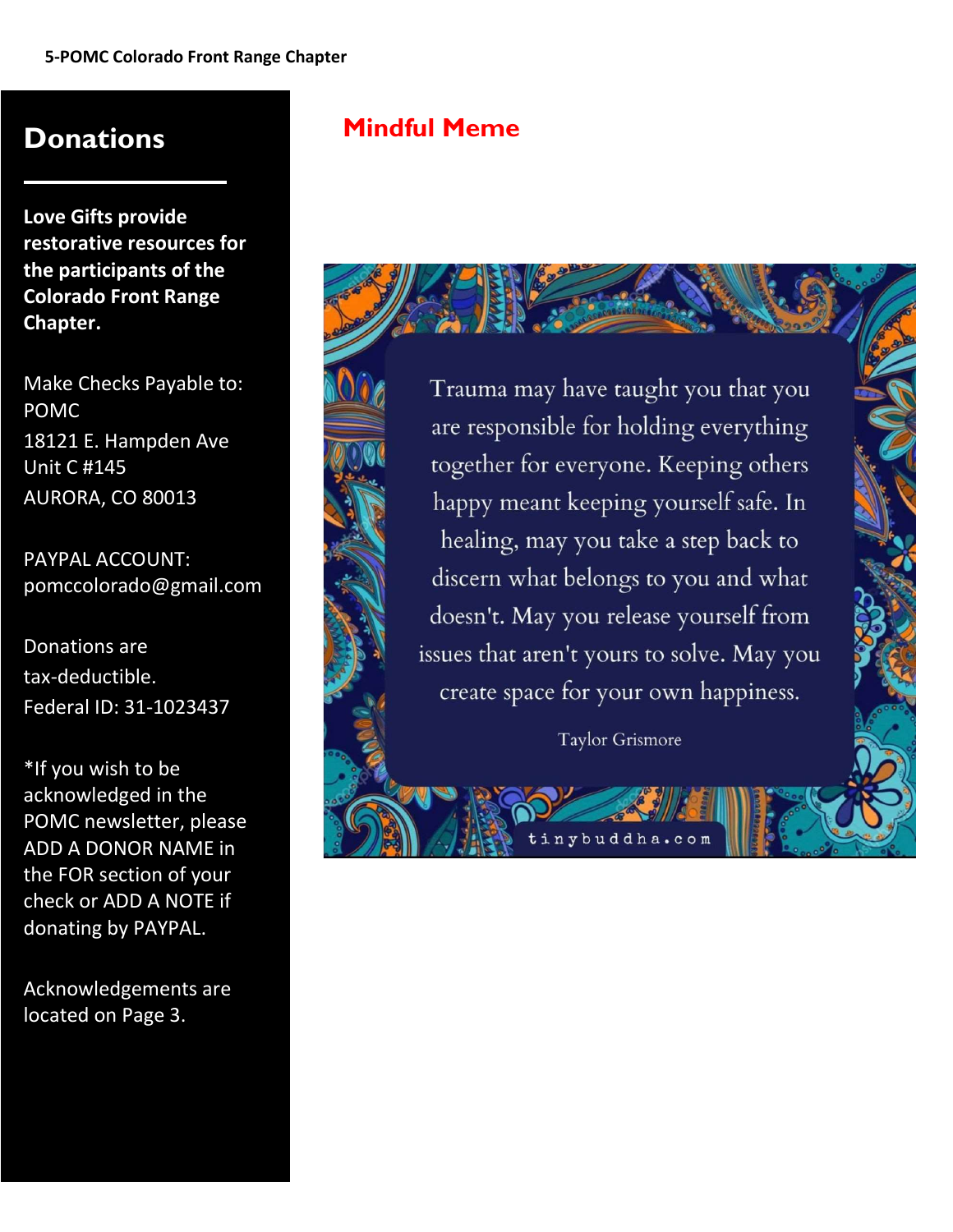# Trials & Hearings

Member Experiences…

None currently

#### What Happens at Meetings?

POMC local Chapters hold monthly meetings, provide a telephone network of support, supply information about the grief process, organize a speakers' bureau and provide accompaniment for survivors who attend court proceedings. Many Chapters publish their own newsletter.

In areas where there are not enough members to sustain a Chapter, Contact Persons provide much of the same level of support.

Most meetings begin with introductions and each survivor telling of his/her loss. Often there is a topic to guide discussions such as the grief process, the criminal justice system or favorite memories. Usually meetings revolve around group member's own knowledge and experiences but occasionally outside speakers are invited to present information and to learn from survivors.

One member said "In the meetings, people are so supportive, you don't have to be afraid to say what you feel. No one is there to judge your feelings or to persuade you to think differently."

A reporter described a meeting in Wisconsin: "These mothers and fathers talked about their feelings of anger, hopelessness, bitterness and their seemingly endless grief. No one told them 'Forget about it' or 'You should be over that by now'.

As members help one another by sharing experiences, feelings and insights and by allowing others to do the same, their grief is somehow lessened.

Click the Website Link for more information: What Happens at Meetings? (pomc.org)